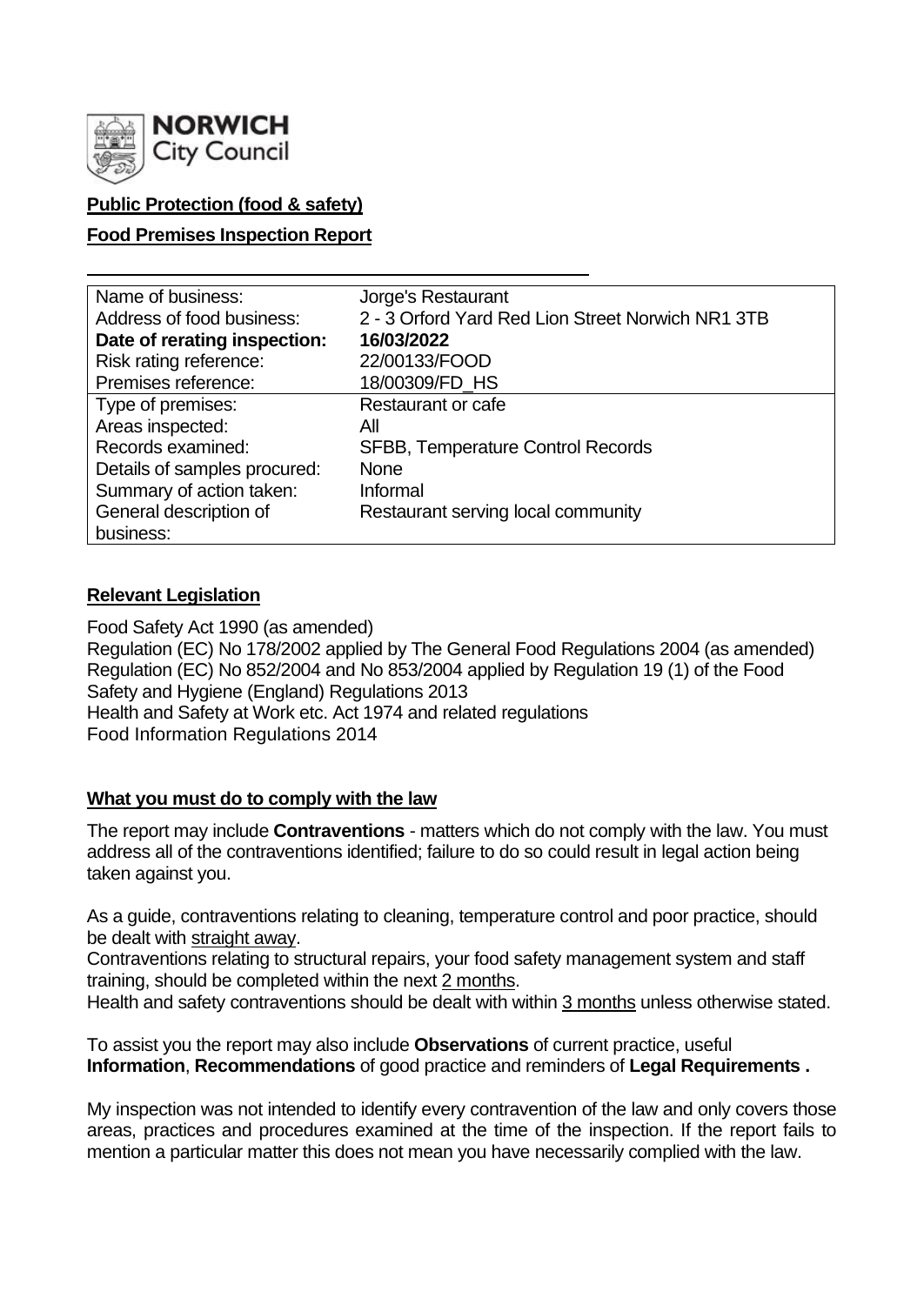# **FOOD SAFETY**

#### **How we calculate your Food Hygiene Rating:**

The food safety section has been divided into the three areas which you are scored against for the hygiene rating: 1. food hygiene and safety procedures, 2. structural requirements and 3. confidence in management/control procedures. Each section begins with a summary of what was observed and the score you have been given. Details of how these scores combine to produce your overall food hygiene rating are shown in the table.

| <b>Compliance Area</b>                     |          |    |           | <b>You Score</b> |               |    |           |    |                 |  |  |
|--------------------------------------------|----------|----|-----------|------------------|---------------|----|-----------|----|-----------------|--|--|
| Food Hygiene and Safety                    |          |    |           | $\overline{0}$   | 5             | 10 | 15        | 20 | 25              |  |  |
| <b>Structure and Cleaning</b>              |          |    |           | $\Omega$         | 5             | 10 | 15        | 20 | 25              |  |  |
| Confidence in management & control systems |          |    |           | $\Omega$         | 5.            | 10 | 15        | 20 | 30              |  |  |
|                                            |          |    |           |                  |               |    |           |    |                 |  |  |
| <b>Your Total score</b>                    | $0 - 15$ | 20 | $25 - 30$ |                  | $35 - 40$     |    | $45 - 50$ |    | 50 <sub>1</sub> |  |  |
| <b>Your Worst score</b>                    | 5        | 10 | 10        |                  | 15            |    | 20        |    | $\sim$          |  |  |
|                                            |          |    |           |                  |               |    |           |    |                 |  |  |
| <b>Your Rating is</b>                      | 5        | 4  |           | 3                | $\mathcal{P}$ |    |           |    | $\overline{0}$  |  |  |

#### **Food Hygiene Rating Re-Scoring Visit**

Date: Wednesday 16th March 2022

Following the previous inspection a re-rating visit was requested. The revised score is indicated here. The results of the original inspection are listed below.

Your new revised Food Hygiene Rating is 5 - a very good standard



**Observation** I was pleased to see the following contraventions had been attended to

- A completed and implemented written food safety management system was in operation (Safer Food Better Business-SFBB)
- Kitchen redecorated
- Rear door painted
- Plywood around extraction painted
- Staff retrained on your written systems
- Staff trained on vacuum packer and water bath
- New inset bowl purchased for dedicated hand washing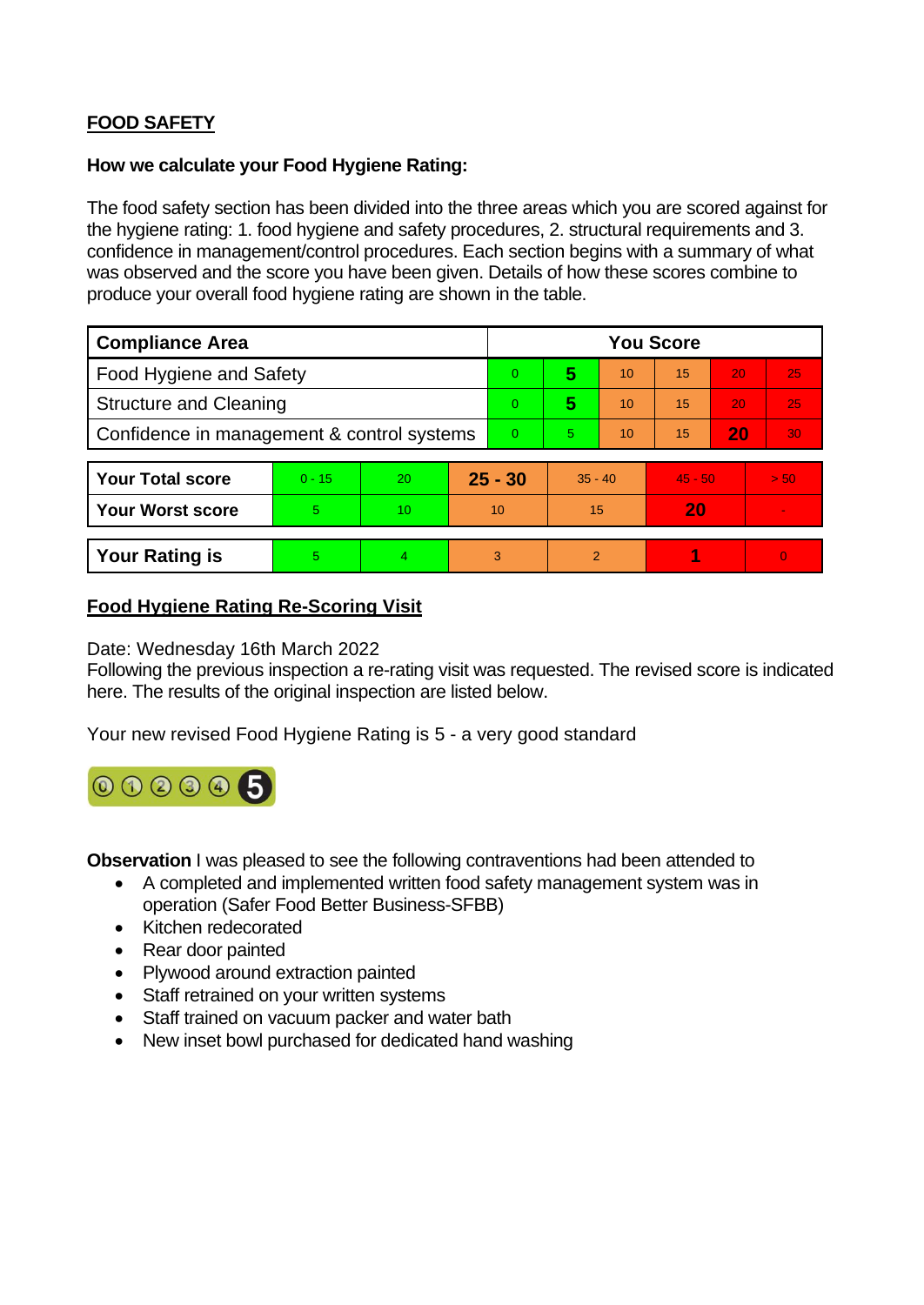Your Food Hygiene Rating is 1 - major improvement is necessary



# **1. Food Hygiene and Safety**

Food hygiene standards are high. You demonstrated a very good standard of compliance with legal requirements. You have safe food handling practices and procedures and all the necessary control measures to prevent cross-contamination are in place. Some minor contraventions require your attention. **(Score 5)**

### Hand-washing

**Contravention** The following indicated that hand-washing was not suitably managed:

- equipment was seen draining in the wash hand basin
- a washing up sponge was seen in the wash hand basin
- a bag of raw chicken was seen defrosting on the dedicated wash hand basin drainer. I was informed this had only just been placed there in error by the 'soux chef' and should have been defrosted in a tray at the base of the fridge

**Legal Requirement** An adequate number of wash hand basins must be available for use, they must be suitably located and designated for cleaning hands.

## **2. Structure and Cleaning**

The structure facilities and standard of cleaning and maintenance are all of a good standard and only minor repairs and/or improvements are required. Pest control and waste disposal provisions are adequate. The minor contraventions require your attention. **(Score 5)**

## Cleaning of Structure

**Contravention** The following items were dirty and require more frequent and thorough cleaning:

• floor/wall junctions

## Maintenance

**Contravention** The following had not been suitably maintained and must be repaired or replaced:

- wall surfaces
- broken, chipped un-grouted or missing tiles

# **3. Confidence in Management**

There is major non-compliance with legal requirements. Your food safety management system was not written down. You were failing to apply your written food safety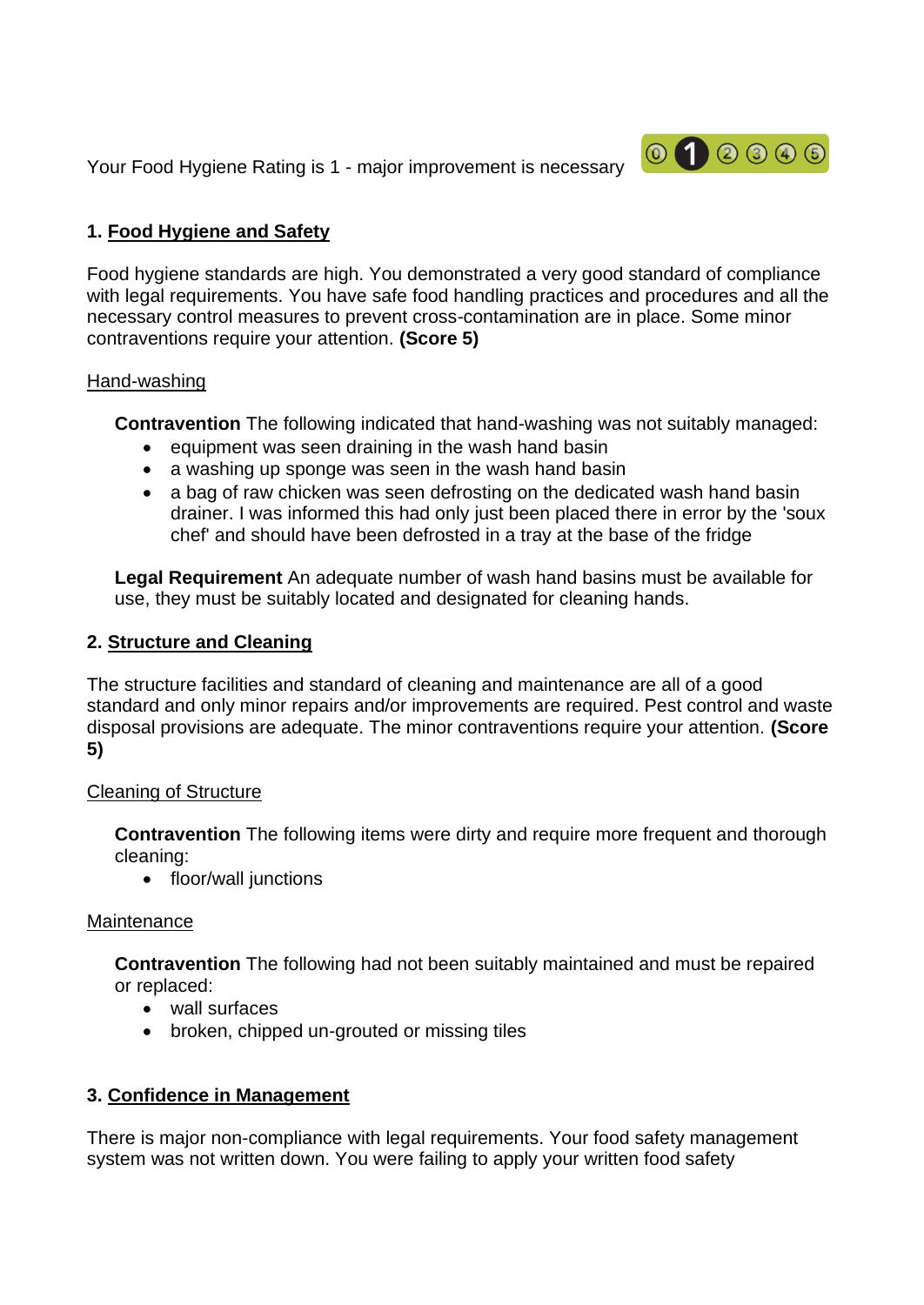management system. The contraventions require your urgent attention. A revisit is planned and formal enforcement action is likely. **(Score 20)**

### Type of Food Safety Management System Required

**Legal Requirement** Food business operators must put in place, implement and maintain a permanent procedure or procedures based on HACCP principles:

- Identify hazards to food.
- Identify the critical limits (what is acceptable and unacceptable).
- Monitor critical control points to ensure critical limits are met.
- Keep appropriate records to demonstrate control measures are effective.

**Legal Requirement** Ensure that your food safety management system is available on site so your staff can refer to your procedures and so that daily records of checks can be completed.

### Food Hazard Identification and Control

**Contravention** Your food safety management system is not adequate in its scope and/or is not sufficiently detailed. Ensure your food safety management system is regularly reviewed, covers all of your food handling operations and that the controls in place at points critical to food safety are fully documented, monitored and verifiable. In particular address the following matters:

- no written procedure for using vacuum packer. This is particularly important as you are vacuum packing raw meat within a small kitchen.
- no records that staff had been trained on how to use a vacuum packer

#### Proving Your Arrangements are Working Well

**Contravention** You are not working to the following safe methods in your SFBB pack:

- daily diary records. Without these completed you had no written evidence that you have been following all the food safety measures stipulated within the pack and producing safe food. There was no other written supporting evidence as an alternative to daily diary records.
- 4-weekly checks
- training records / supplier lists. You had no written records that staff had been trained on how to follow your food safety management system (SFBB)
- cleaning schedule was not completed. Although staff did show me a typed cleaning schedule listing some surfaces/equipment it was not in sufficient detail i.e what needs to be cleaned within your premises, when and what chemical/personnel protective clothing to be used/worn etc.

#### **Traceability**

**Observation** Your records were such that food could easily be traced back to its supplier.

## **Training**